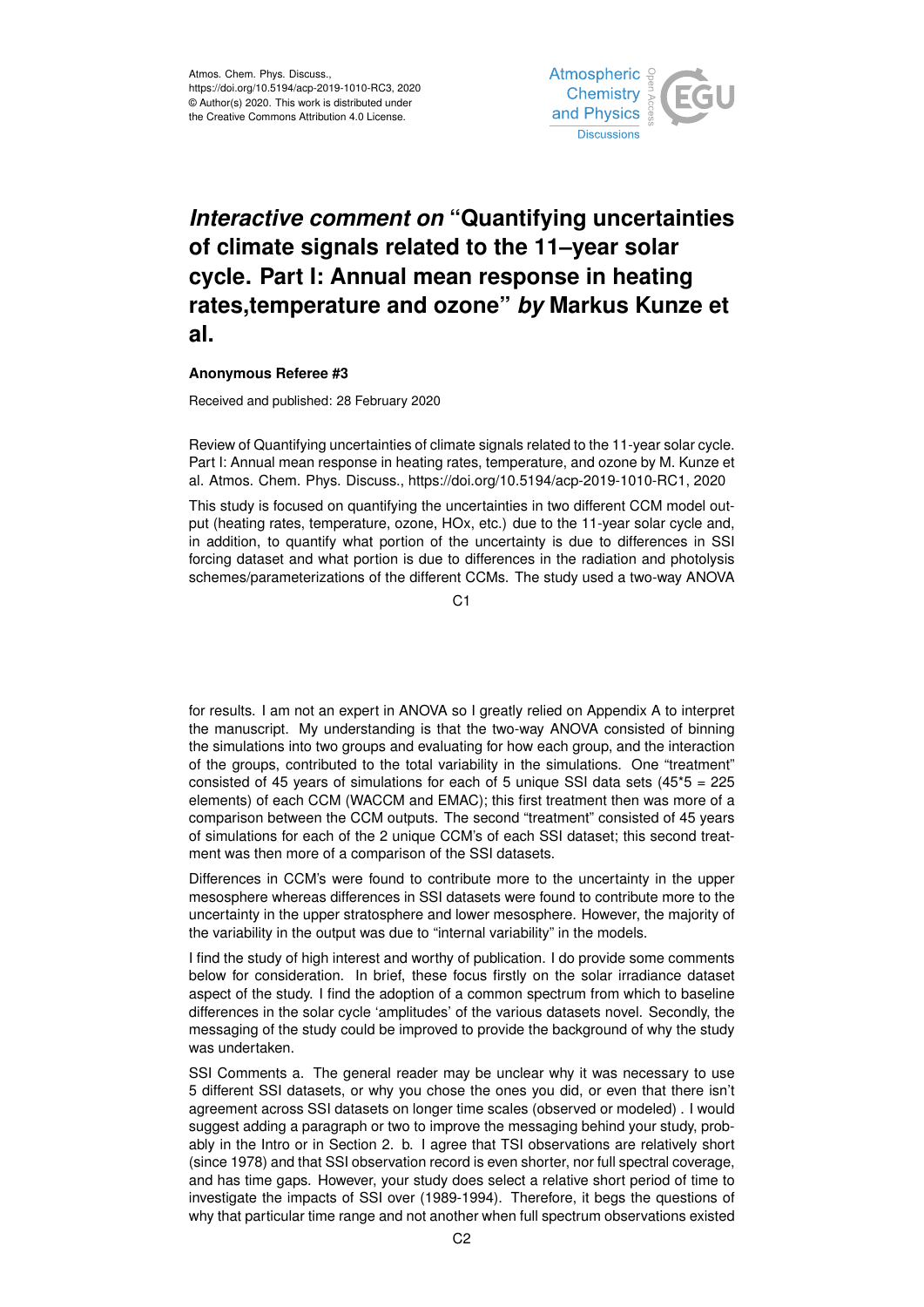(i.e. during the SORCE era) or even partial spectrum observations (265-500 nm) by the AURA OMI instrument. In essence, I'm asking you to more directly draw the line between your "focused" study and the SSI dataset needs of the model intercomparisons studies like CMIP6 which require full spectrum and very long time coverage. This leads to necessary use of modeled SSI datasets, which have differences between them and with observations. It would be helpful to bring the discussion of the Coddington et al and Yeo et al. results (Page 6, line 7 through end of paragraph) in earlier in the section for this reason. c. I do like that you've chosen a single spectrum to adopt as a common baseline for solar minimum conditions. I feel that's quite novel. I am concerned, though, that the manuscript doesn't adequately address how this approach might impact results. You do say that a reference baseline would lead to a certain climatology state (end of page 13 to page 14) and that differences from that baseline, as would occur from using SOLAR-ISS as the reference, would result in a different climatology. However, is it necessarily true that the solar response variations are truly linear from an adopted baseline? Maybe more clear way to ask is whether gas phase reaction rates or water vapor abundances that you mention on page 14 might "bottom out" or "max out" if the baseline climatology/temperature was too high or too low? I would also suggest bringing this discussion up earlier, in addition to where it is in the conclusions. d. In conclusions you also discuss how choosing SC 22 (selected, I understand, because of time range of ATLAS 3 observations) should be reflective of other solar cycles in the 21st century. You examined the irradiances in the Lyman alpha through UV for the various SSI datasets with other solar cycles and found a linear relationship. Was that relationship with TSI magnitude, sunspot number, or something else? In the Coddington et al., 2019 paper you reference, their Tables 3 and 5 show a larger change in integrated SSI (in the 100-200 nm bin) from solar cycle to solar cycle than occurs in differences across some of the datasets you use in your study. Similar to the above comment, you might want to bring this up earlier in Section 2 as well. e. It's possible this is jargon in the CCM community, but is it typical to use phrases of 'solar cycle response' for simulations where the transition from perpetual solar minimum to perpetual

C3

## solar maximum is quite abrupt?

General comments Page 2, lines 24 – 29: The end of the one paragraph is focusing on the CCM model "spread" caused by differences in spectral resolutions of the shortwave radiation parameterizations or photolysis in the models. The next paragraph begins with different spectral distribution of the SSI data set also impacting CCM models. In the 2nd case, you are referring to the magnitude of the SSI within a spectral bin and not differences in spectral resolution of the SSI observations, but this could easily be confused during the transition of one paragraph to the next.

Page 3, line 3-4: You end with "the effects of the 11-year solar cycle differences in spectral distribution and amplitude...". However, by adopting the common reference baseline spectrum, you have removed the effects of spectral distribution from the study. It's clear from your earlier text what you mean and that it's just an error here.

Page 4, line 12: What type of scaling did you apply to make ATLAS 3 integrate to SORCE TIM TSI? Wavelength independent? "The extended ATLAS-3 spectrum was then scaled to obtain. . ."

Page 4, line 20: Needs some clarification. The (facular brightening and sunspot darkening) indices themselves do not describe the relationship between sunspots and faculae on the Sun's disk and irradiance. The indices are derived from observations of proxies of faculae and sunspots. It's rather the scaling factors computed from the multiple linear regression of these indices with SSI observations that are used to scale the change in faculae and sunspots into a net, wavelength-dependent, irradiance change.

Page 4, line 23: "The TSI changes are added..." should be "The SSI changes are added.."

Page 4, line 27: While Viereck et al., 2001 is a perfectly appropriate reference for a general discussion of the Mg II index, the correct citation for the University of Bremen Mg II index reference is Snow, M., Weber, M., Machol, J., Viereck, R., & Richard,